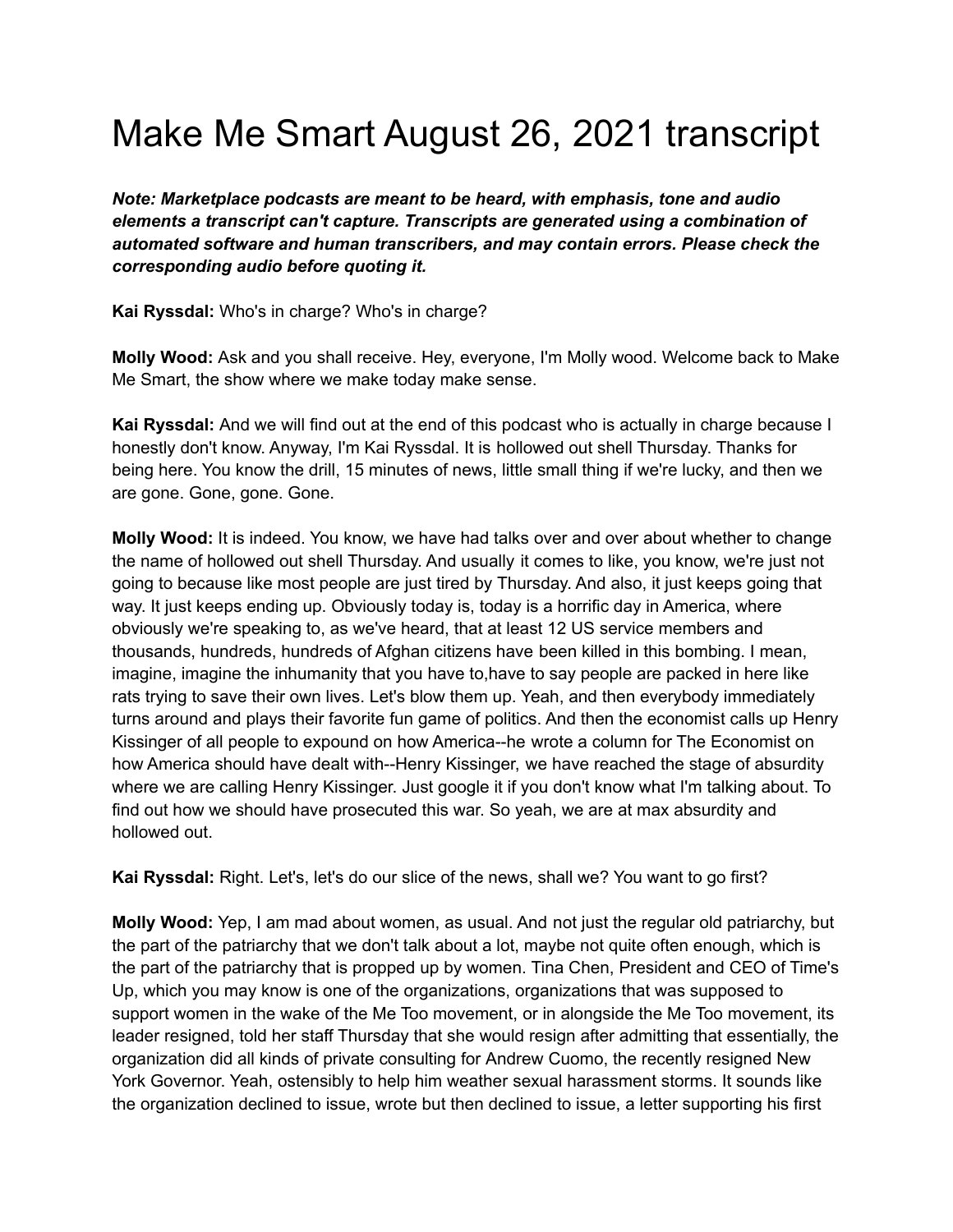accuser. The co-founder of Time's Up, Roberta Kaplan, also resigned earlier this month after Letitia James, the Attorney General in New York, released the case against Cuomo because it showed essentially some of these consultations in great detail. And yeah, and Tina Chen, in her statement, sounding like someone we'll talk about in a minute, said I think it's just, it's too much of a distraction for me to stay on, but also said that she had no idea how deep these issues with Cuomo went, and she could see how people felt betrayed. And at least one New York State Senator is just not having it. Alessandra Biaggi has this like, crazy long thread about the times that she felt that that the Time's Up organization threw her under the bus at Andrew Cuomo's request. How closely they worked with him, how, how survivors of sexual assault and sexual harassment were just sort of like shunted aside because Cuomo himself was so politically powerful in New York. It's infuriating, it's infuriating.

**Kai Ryssdal:** Yeah, rightly, rightly. It's crazy.

**Molly Wood:** And it comes on the same day that the New York Times reports, cause remember when I was like, there's no way that Mike Richards is gonna stay the executive producer of Jeopardy, that's just crazy. Yeah, no, he is, apparently.

**Kai Ryssdal:** And not only that,yeah, he's getting sensitivity training, the New York Times reports, and he's gonna have like, a minder watching him. But no, we can't not have him be here because, I don't know that.

**Molly Wood:** There's no way that would create a hostile or uncomfortable work environment for women. Right? Why would it after all those fun things he said about them?

**Kai Ryssdal:** I'm gonna go not very far out on a limb and say he doesn't make it 90 days. Not 90 days.

**Molly Wood:** You know, you are right so much more often than I care to admit. And this is one that I'm just gonna lean in. I'm hitching my star to this wagon, it's gonna be right.

**Kai Ryssdal:** I'll take that one. Yeah, it's just too, you know, it's just too, and so.

**Molly Wood:** So gross. It's just all so gross! Anyway, sorry about all the yelling. I'm done now.

**Kai Ryssdal:** No, look, it's, it's this, these are both smash the patriarchy kind of. And it's enablers, I guess, moments. Okay, mine, a little more mundane, a little more wonky. A little more, I don't even know. Just a very quick aside on the travel plans of Emmanuel Macron, the President of France, went to Ireland today at which he was expected to, and I'm bringing this up because we've talked about it, he's expected to lobby the Irish to get on board with the global minimum tax that Janet Yellen has been pushing and that the OECD bought in on that we covered, I don't know what, a couple of months ago. Ireland, of course, is the, is the key point player here because they have like a 12 or 15% tax rate, which is why Apple and all those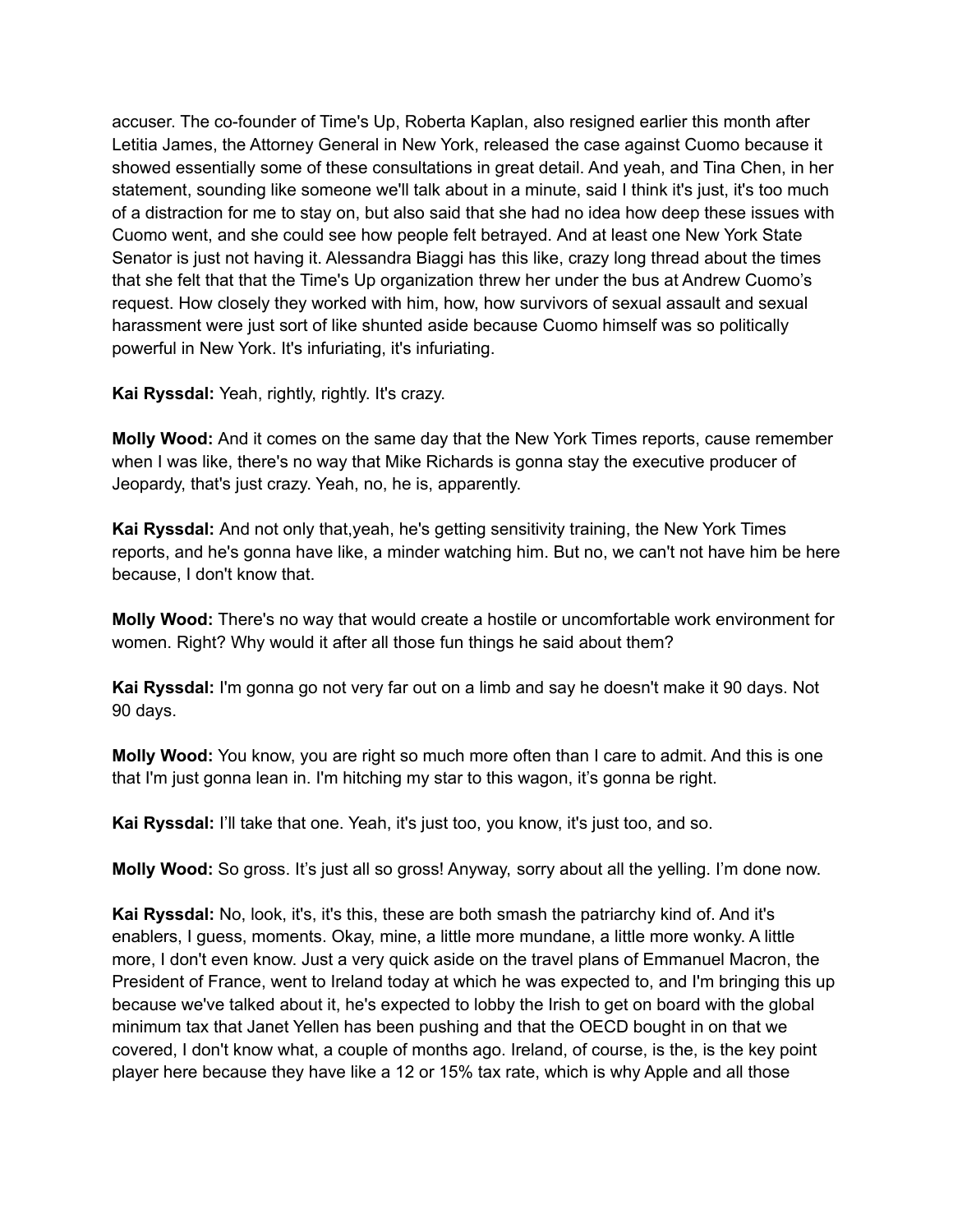companies park so many, so much of their profit overseas. So I just thought that was interesting, and Macron is sort of going to bat for that whole thing.

**Molly Wood:** It is pretty interesting. That's pretty dishy for tax nerds.

**Kai Ryssdal:** Yeah**,** for tax nerds, right? Well, this is two days in a row. We've had tax nerds on the program right now. We know we have them. Here's the other thing. And I'm riffing off a piece in Politico, I think today, that says--is it Politico? I think it's Politico--saying that Kamala Harris, Vice President of United States from the great state of California, by the way, is, was going to stop in California on her way home from her Asia trip to campaign with Gavin Newsom in the recall election we're having out here. And that's not happening, for obvious reasons, having to do with Afghanistan. But I'm not sure how many people out there really realize that Gavin Newsom could conceivably not be the governor of California in 45 days. The recall is the 14th of September. This is an overwhelmingly blue state. But the way direct democracy works in this state, which bugs me no end, is that Gavin Newsom could lose, could get 49.9% of the vote, saying yes, keep him in office. But 50.1% would throw him out. And then the guy who might replace him, since there are umpteen bazillion people on the ballot, could be like a 16% vote getter, 18% vote getter. I think it's just, it's amazing. I don't think enough people outside the state of California paying attention to it. And it could easily happen. Easily. Easily, easily, easily.

**Molly Wood:** It really could. And it would just upend, upend this state. I mean, it really, because who knows, literally who knows with 18 candidates, and you know the name, and, and a very energized, angry base of, you know, conservatives and hard right conservatives.

**Kai Ryssdal:** Yeah, yeah. Yeah. And Democrats were like, oh, it's gonna be fine. We're such a blue state. I don't have to vote. Right. That's what's gonna happen.

**Molly Wood:** Which is why it's a big enough deal.

**Kai Ryssdal:** Right. I'm sorry. Go ahead. I'm ranting.

**Molly Wood:** No, I was gonna say that's why it's a big enough deal that Kamala Harris was literally going to stop here and stump for what otherwise seemed like a pretty standard recall election. Yeah, it's a huge deal. Yep. Now, also, though, I don't mean to do this, because I'm not trying to be, I am not trying to perpetrate conspiracy in any way, shape, or form. However, there were reports like two days ago that while Kamala Harris, Vice President Harris, was on that trip, in Vietnam, in particular, that some people in her entourage, we don't know, who were afflicted with symptoms resembling the Havana syndrome, which is this kind of increasingly scary thing. The, the I don't know what they call it psychogenic illness, the thing where some Americans and service members and diplomats are starting to have these neurological issues that they think might be the result of like microwave radiation being beamed in their direction. It seems very clear. It's like it's a tax. It seems. And it keeps happening and it happened to Kamala Harris and her delegation in Vietnam, and I'm like, sitting here hearing that she canceled this rally and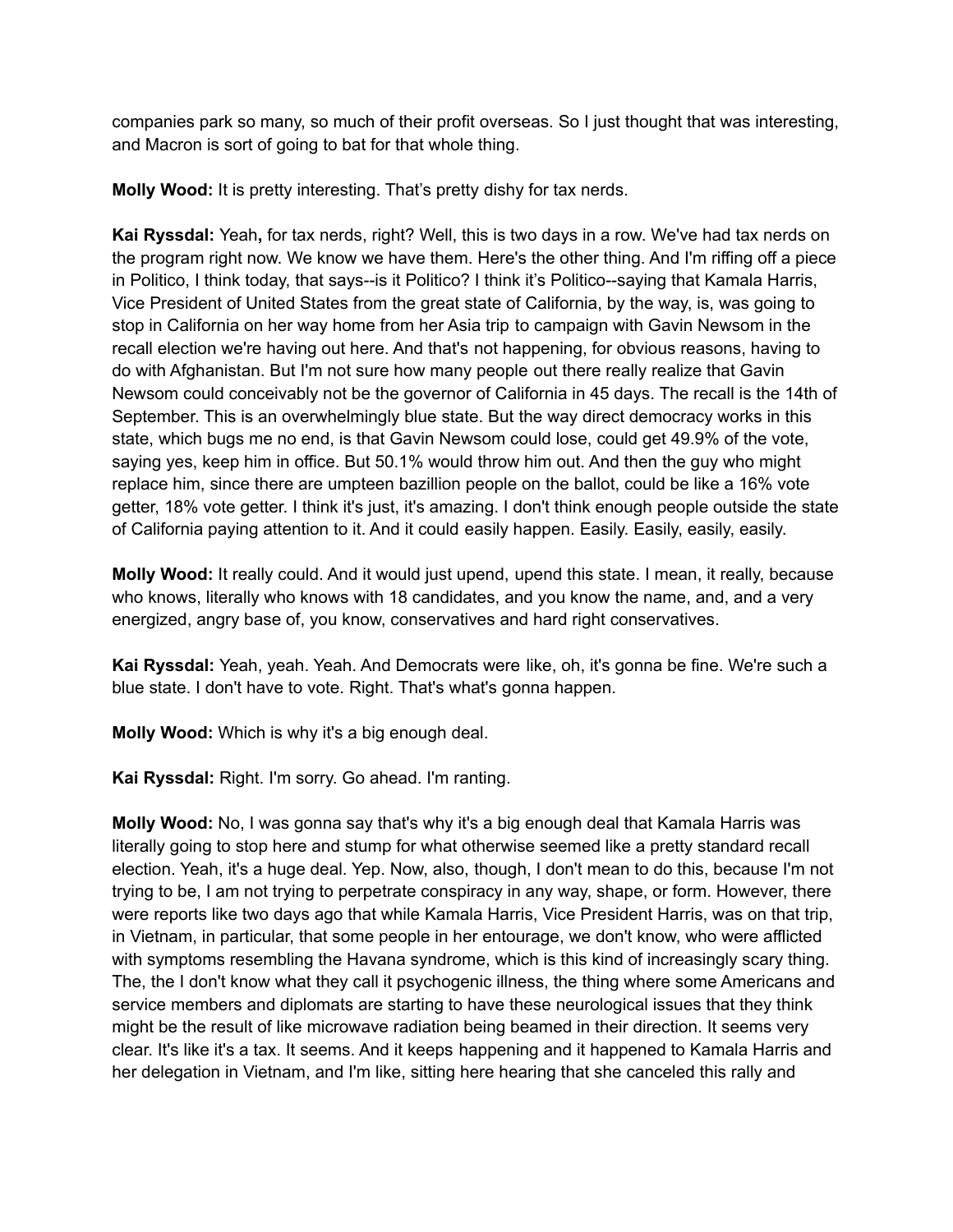wondering if it happened to her because they haven't said anything about who it was, but also, when are we going to take this a lot more seriously, because it seems really scary.

**Kai Ryssdal:** Yeah. Yeah, I agree. I agree. It's a big deal. And you know, I've done my time in overseas posts. And the idea that this is happening to you and you can't really get the government to pay attention is, is--until recently, anyway--it's kind of infuriating. Kind of infuriating

**Molly Wood:** It's kind of bonkers. I hope that at the super-secret-y levels, they're paying lots of attention.

**Kai Ryssdal:** Ah, yes. What's your classification? It's super-secret-y.

**Molly Wood:** It's super-secret-y. I'm willing to acknowledge that we journalists do not know everything. And people don't tell us everything. And so maybe there are, you know, super secret layers, where they're really trying to figure this out. But Yikes. Yikes. **Kai Ryssdal:** For sure. For sure.

**Molly Wood:** Okay. All right. All right. We're hollowed out enough. There we go. I had one make me smile. And then I got a second one courtesy of our copy editor Carrie Barber. What do you know? The first one is--

**Kai Ryssdal:** Who always pops up with awesome stuff, by the way. Carrie just always finds random stuff.

**Molly Wood:** She really does, Carrie like, finds the good parts of the internet for sure. Yeah. Evidently there is news inside TechDaily.com today that an antibody has been discovered, antibody therapy, has been discovered that appears to neutralize, quote "all known SARS-COVID-2 strains."

## **Kai Ryssdal:** Seriously?

**Molly Wood:** And other coronaviruses. Yeah, so literally yesterday, we were like, when are there going to be pills and when are there going to be these therapeutics and this is not a vaccine. It's a therapeutic. But it evidently is like a seriously hardcore, effective drug developed by GlaxoSmithKline and Vir Biotechnology, and it has, quote, "remarkable breadth and efficacy." Neutralizes all the strains, including the newly emerged mutants. And that is awesome. Yep.

**Kai Ryssdal:** Wow, that's crazy. This is a story that needs more coverage. That's cray cray.

**Molly Wood:** And it really does, right? I mean, why am I reading this?

**Kai Ryssdal:** Right. Yeah, that's the problem. It would encourage people to say, oh, no, I'm just gonna take this magic pill. Right.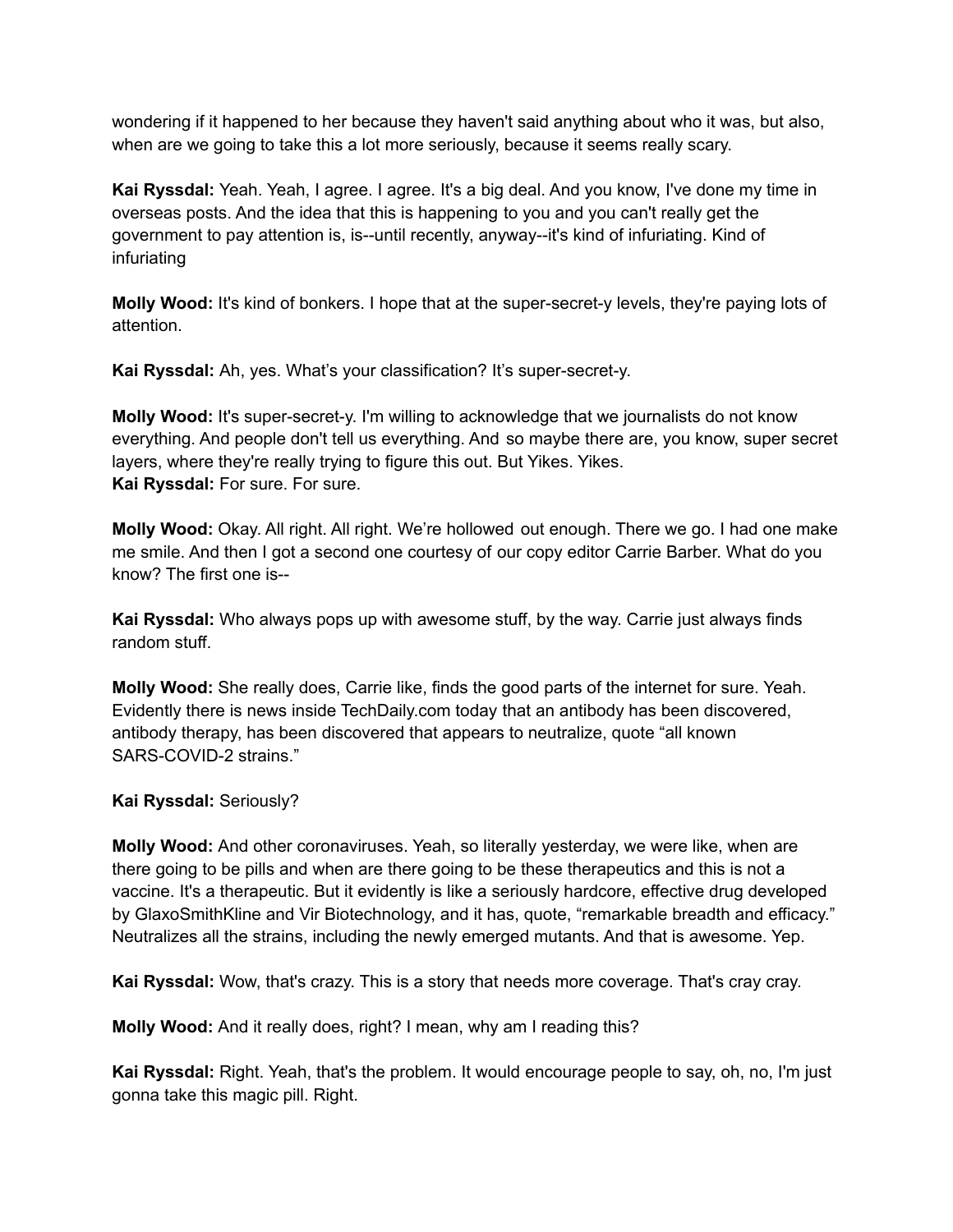**Molly Wood:** I mean, I don't know, they're already taking the horse one.

**Kai Ryssdal:** Exactly. Exactly. Oh, my God.

**Molly Wood:** They're even saying that this antibody could prevent a COVID-19 infection if given prophylactically. The new work was published in Nature. So yeah, let's get that in some front pages. That's great news.

**Kai Ryssdal:** Let's for sure.

**Molly Wood:** And then the awesome Carrie Barber just sent me a link to a story from Australia about how an Australian farmer who couldn't go to a family funeral for his aunt because of COVID. He used his sheep to make a big huge heart in a field and took a drone picture.

**Kai Ryssdal:** Oh, I thought it was, I thought it was like did some weird cloning thing or took a cell and built a sheep part and oh, okay. All right. Never mind. I totally that wrong.

**Molly Wood:** Oh, right. Right. No. Wrong. Sorry. Sorry. Yes. No, he somehow got a whole crap ton of sheep to stand in the same place, in the, in the heart, which is like amazing. It's like the beginning of the Beijing Olympics except with sheep.

**Kai Ryssdal:** Awesome. Yes. And much better than the way I was imagining that story. Okay, so anyhow, moving on. Okay, no look. I mean, it would not be, that's not a story you would not bring. You could, I could see you bringing that.

**Molly Wood:** I would definitely be all over that story. You are correct. Yeah, we're happening. A cloned sheep heart as a gift. Yes.

**Kai Ryssdal:** Exactly. Here you go, granny, or auntie. Anyway. So mine will be quick. And then we will get out of here because I think we're just past repair. I would just like to point out as, as covered in the Wall Street Journal today that in a mere two weeks, the country of El Salvador will finalize its adoption of Bitcoin as legal tender, the first country, obviously, to do so. It will be one of two in that country along with the US dollar. And the mention of the dollar makes me obliged to point out that two days ago, Bitcoin was worth \$50,000. Today, it's worth \$48,000. What could possibly go wrong in an economy like El Salvador's when you've got that kind of volatility, that's all I'm saying. It's not a make me smile, it's a make me shake my doggone head. That's, that's what that one is. I just, I can't.

**Molly Wood:** I was like really hoping that the headline was wrong and that they meant cryptocurrency but they actually mean Bitcoin. Bitcoin. Yeah. The foray into bitcoin. Right. So the Wall Street Journal risks wrecking El Salvador's \$27 billion economy. Oh my god. Wow. Yeah, okay. Yep. So we'll see.